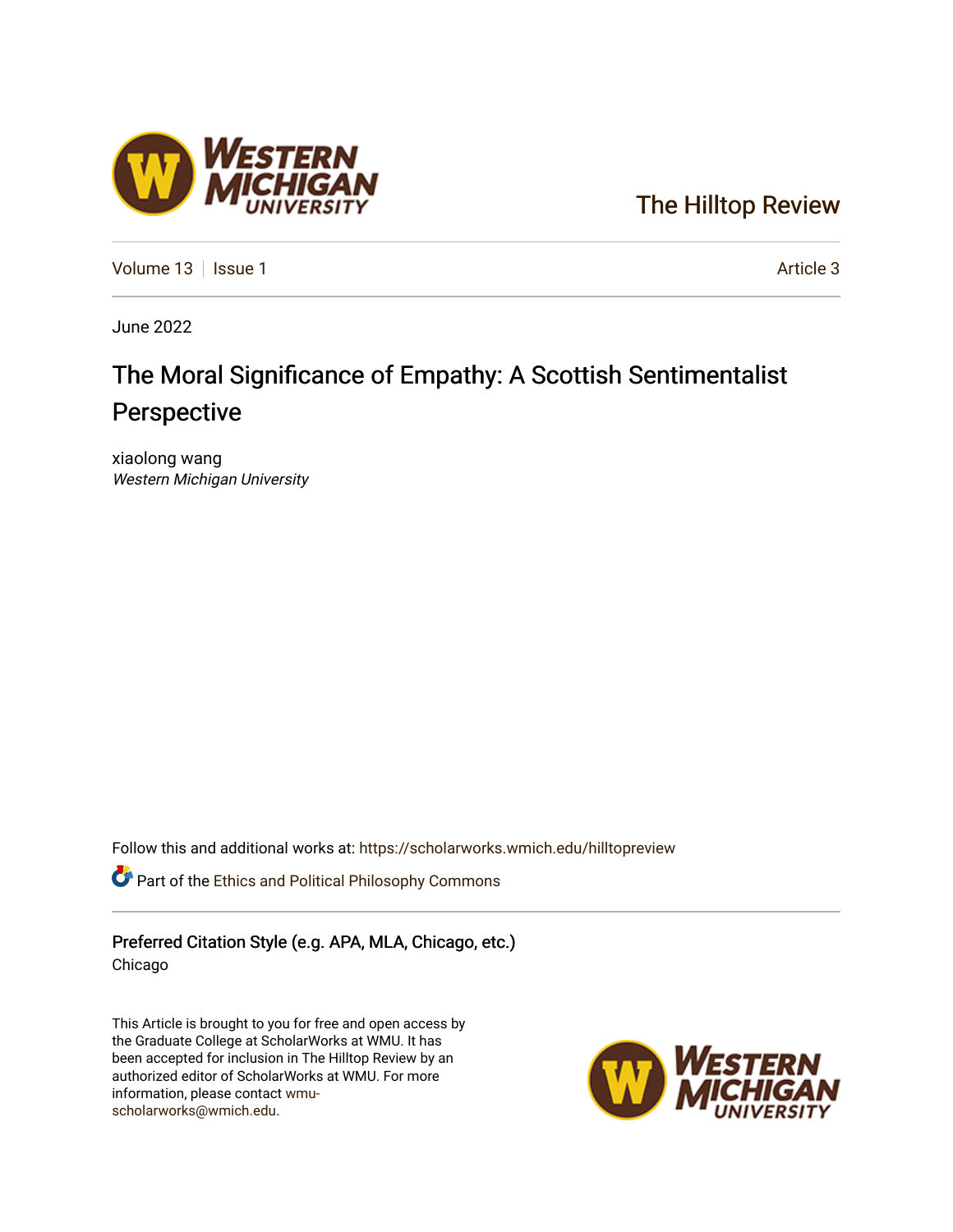# **The Moral Significance of Empathy: A Scottish Sentimentalist Perspective**

*By Xiaolong Wang*

**Abstract:** Which feature of human nature accounts for moral motivation? From a Scottish Sentimentalist perspective, the answer lies in our fellow feelings: empathy, the capacity for sharing what other people feel; and sympathy, the capacity for feeling concern for other people's well-being. Recently, disagreement has emerged within Scottish Sentimentalism on which of the two fellow feelings does the real work in motivating moral acts. Paul Bloom famously argues that sympathy is sufficient for moral motivation with the help of theory of mind (or often called mind reading), and thus concludes that empathy is not necessary from a Scottish Sentimentalist perspective. I argue that Bloom's conclusion is too quick. With the latest views of the complicated nature of empathy, I argue that empathy is necessary for forming sympathy due to its three contributions that theory of mind cannot make: the appreciation of other people's suffering given their situation, the empathic perspective-taking that breaks the boundary between self and others, and the phenomenal knowledge of how bad other people's suffering feels. Hence, empathy is indirectly necessary for moral motivation by virtue of being directly necessary for sympathy (because sympathy is a direct necessary condition for moral motivation according to Scottish Sentimentalism). Therefore, I conclude contra Bloom that empathy is necessary, though indirectly, for moral motivation from a Scottish Sentimentalist perspective.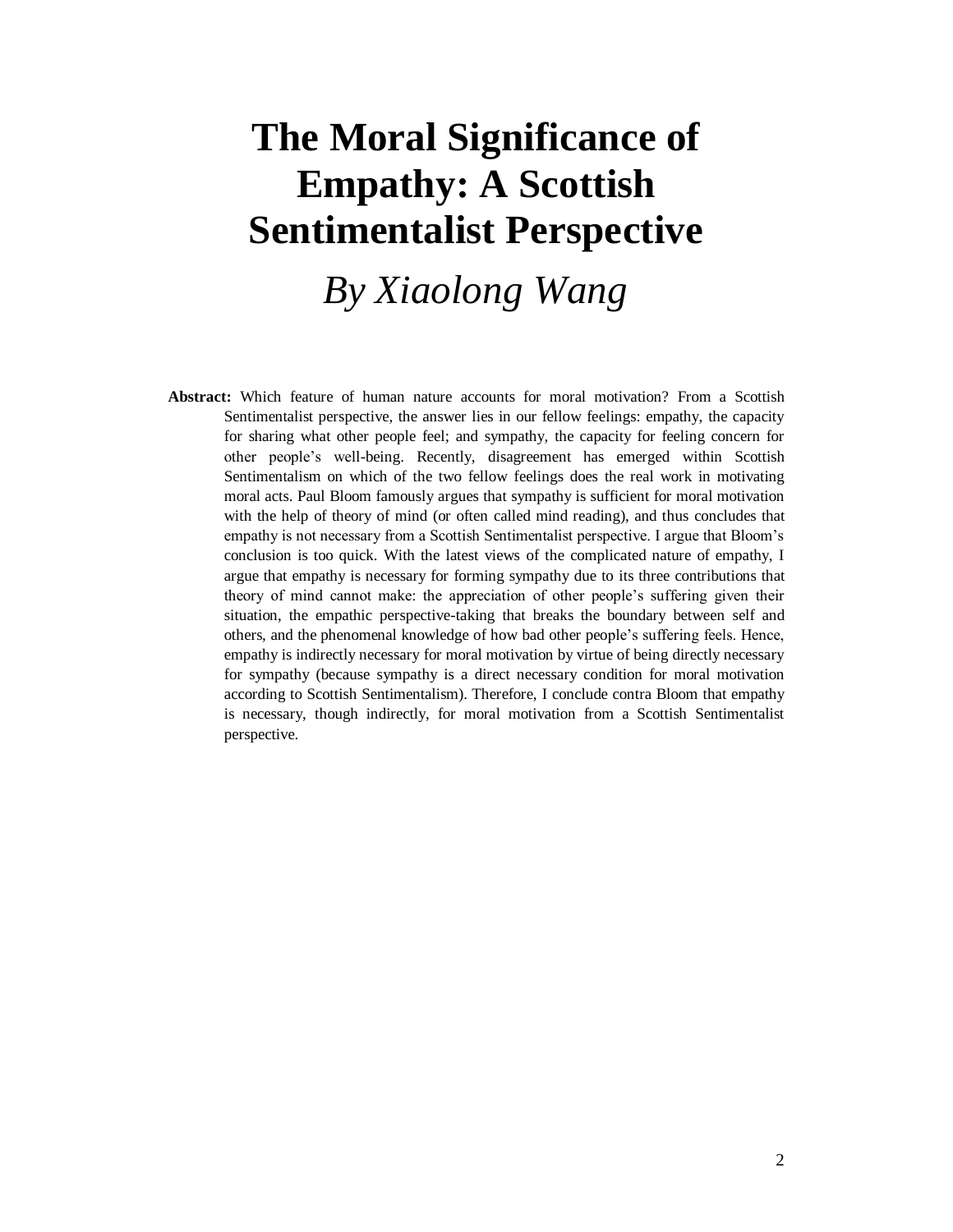#### **1. Introduction**

l

Philosophers and moral psychologists have long been interested in the nature of moral motivation. Which feature of human nature accounts for our moral motivations? Does reason, sentiment, intellectual intuition or something else motivate us to do moral things? Moral sentimentalists<sup>1</sup> contend that sentiments are essential for moral motivations, but disagree on which sentiments are of fundamental importance. An influential camp of sentimentalism about moral motivation argues that the sentiments essential for moral motivation are our two types of fellow feelings: empathy, the sentiment of sharing what other people feel, and sympathy<sup>2</sup>, the sentiment of feeling concern for other people's well-being (at the first approximation).<sup>3</sup> Since this camp is founded by the eighteenth-century Scottish sentimentalists such as Francis Hutcheson, David Hume and Adam Smith, let us call this camp the *Scottish Sentimentalism about moral motivation <sup>4</sup>* (hereafter, Scottish Sentimentalism), though it is also defended by many contemporary philosophers and moral psychologists<sup>5</sup>.

Recently, disagreement has emerged within Scottish Sentimentalism on which one of the two fellow feelings is necessary for motivating moral behavior. The eighteenth-century sentimentalists put a strong emphasis on empathy. However, in the recent decade, the significance of empathy to moral motivation

 $1$  Moral sentimentalism is a general view of the importance of sentiments to morality. In this paper, I use moral sentimentalism in a narrow sense, meaning the particular sentimentalism about moral motivation. So, I will not discuss sentimentalist accounts of other moral phenomena, such as Shaun Nichol's sentimentalism about moral judgment, or Justin D'Arms and Daniel Jacobson's sentimentalism about moral concepts, etc. See respectively Nichols, Shaun. *Sentimental rules: On the natural foundations of moral judgment*. Oxford University Press, 2004, and D'arms, Justin, and Daniel Jacobson. "Sentiment and value." *Ethics* 110, no. 4 (2000): 722-748.

<sup>2</sup> Contemporary philosophers tend to use 'sympathy,' 'pity,' 'compassion,' 'concern' interchangeably, while contemporary psychologists prefer 'empathic concern.' For the sake of convenience, I will use 'sympathy' throughout the paper

<sup>&</sup>lt;sup>3</sup> Other sentiments of potential moral importance include self-blame emotions such as guilt and shame and other-blame emotions such as contempt, anger, disgust. See Schroeder, Timothy, Adina L. Roskies, and Shaun Nichols. "Moral motivation." In Doris, John M., and Moral Psychology Research Group. *Themoral psychology handbook*. OUP Oxford, (2010), at 122

 $<sup>4</sup>$  As I said in Note 1, I will not talk about sentimentalism about other moral phenomena in addition</sup> to moral motivation, and so accordingly, I will also not talk about Scottish Sentimentalism about other moral phenomena, such as Scottish Sentimentalism about moral judgment, the view that empathy and sympathy are fundamental to moral judgment. See Slote, Michael. *The ethics of care and empathy.* Routledge, (2007).

<sup>5</sup> See Hoffman, Martin L. *Empathy and Moral Development: Implications for Caring and Justice*. Cambridge University Press, 2000, and "Empathy, Justice and Social Change." In *Empathy and Morality,* edited by Heidi L. Maibom, 71-96. Oxford: Oxford University Press, 2014; Batson, C. D., Klein, T. R., Highberger, L. & L, S. L., 1995. Immorality from empathy-induced altruism: When compassion and justice conflict. *Journal of Personality and Social Psychology*, Volume 68, pp. 1042-54; Simmons, Aaron. "In Defense of The Moral Significance of Empathy." *Ethical Theory and Moral Practice* 17, no. 1 (2014): 97-111; Persson, Ingmar, and Julian Savulescu. "The Moral Importance of Reflective Empathy." *Neuroethics* 11, no. 2 (2018): 183-193; Jefferson, William. "The Moral Significance of Empathy." PhD diss., University of Oxford, 2019.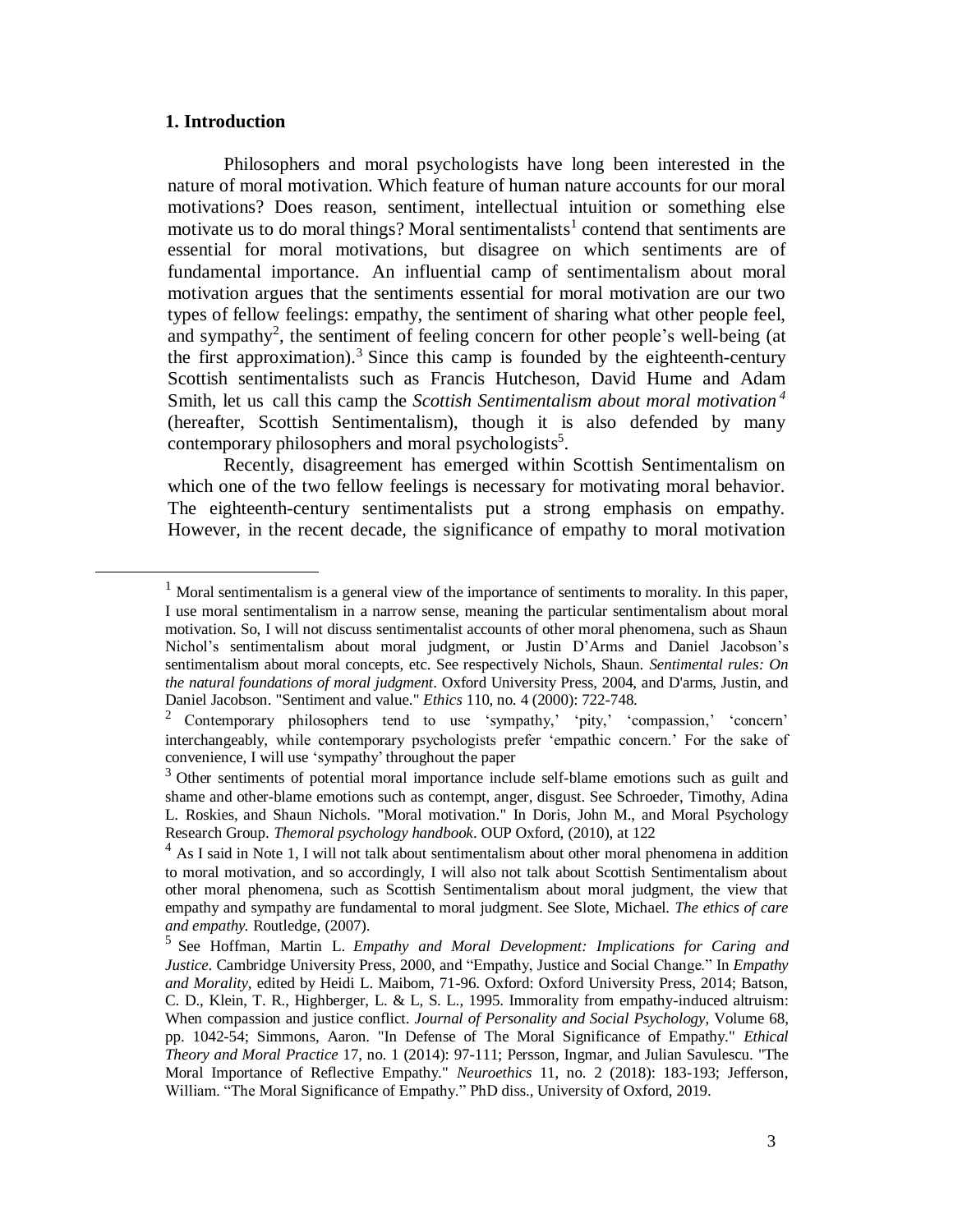has received severe criticism from within the camp of Scottish Sentimentalism, which started by Jesse Prinz's challenge in 2011<sup>6</sup> and matured as Paul Bloom's monograph Against Empathy: The Case for Rational Compassion<sup>7</sup> came out in 2016. The common line of argument in the criticism is that for motivating moral behavior within a sentimentalist picture, only sympathy should be promoted while empathy should be completely abandoned because empathy is not only unnecessary but also detrimental to moral motivation.

In this paper, I will raise an objection to the prominent skeptic view about the significance of empathy to moral motivation developed by Bloom, and argue that Scottish Sentimentalism must need empathy to explain moral motivation, though in an indirect way. In section 2, I will introduce Bloom's objection to the significance of empathy and his view of the importance of sympathy. In section 3, I will raise an objection to Bloom's view, arguing that he does not have the resource to explain where sympathy comes from. In section 4, I correct Bloom's mischaracterization of the nature of empathy and argue contra Bloom while sympathy can solely generate moral motivation, sympathy itself cannot be generated without empathy, and so empathy is indirectly necessary for moral motivation from a Scottish Sentimentalist perspective. In section 5, I will consider three anticipated objections, and I will conclude in section 6.

#### **2. Bloom's Skepticism About Empathy and Support for Sympathy**

Among historic and contemporary philosophers and psychologists who are in favor of Scottish Sentimentalism, the concepts of empathy and sympathy have been used to refer to various fellow-feeling-related phenomena, so unsurprisingly, Bloom starts his argument with stipulations of what he means by empathy, sympathy, and other fellow-feeling-related concepts.

First, Bloom uses the concept of *empathy* to refer to "the act of feeling what you believe other people feel – experiencing what they experience."<sup>8</sup> So, in Bloom's view, empathy is an affective mental state in which the empathizer experiences a feeling that is similar to what he thinks the empathized person is feeling, where the feeling that Bloom focuses on is mainly the negative feeling of physical pain and emotional distress. Second, Bloom distinguishes empathy as an affective state from theory of mind as a cognitive state<sup>9</sup>. By *theory of mind*,

<sup>6</sup> See both Prinz, Jesse. "Is Empathy Necessary for Morality?." *Empathy: Philosophical and psychological perspectives* 1 (2011): 211-229, and "Against empathy." *The Southern Journal of Philosophy* 49 (2011): 214-233.

<sup>7</sup> Bloom, Paul. *Against empathy: The Case For Rational Compassion*. New York: HarperCollins, 2016.

<sup>8</sup> *Supra* note 7, at 3.

<sup>&</sup>lt;sup>9</sup> Bloom uses 'theory of mind,' 'social cognition,' 'social intelligence,' 'mind reading,' 'mentalizing' interchangeably. (*Id.*) Bloom even thinks that 'theory of mind' is the cognitive form of empathy – namely 'cognitive empathy' that is contrasted with 'affective empathy.' But given that Bloom has clearly said that "The notion of empathy that I'm most interested in is the act of feeling what you believe other people feel— experiencing what they experience," (*Id*, at 13) I will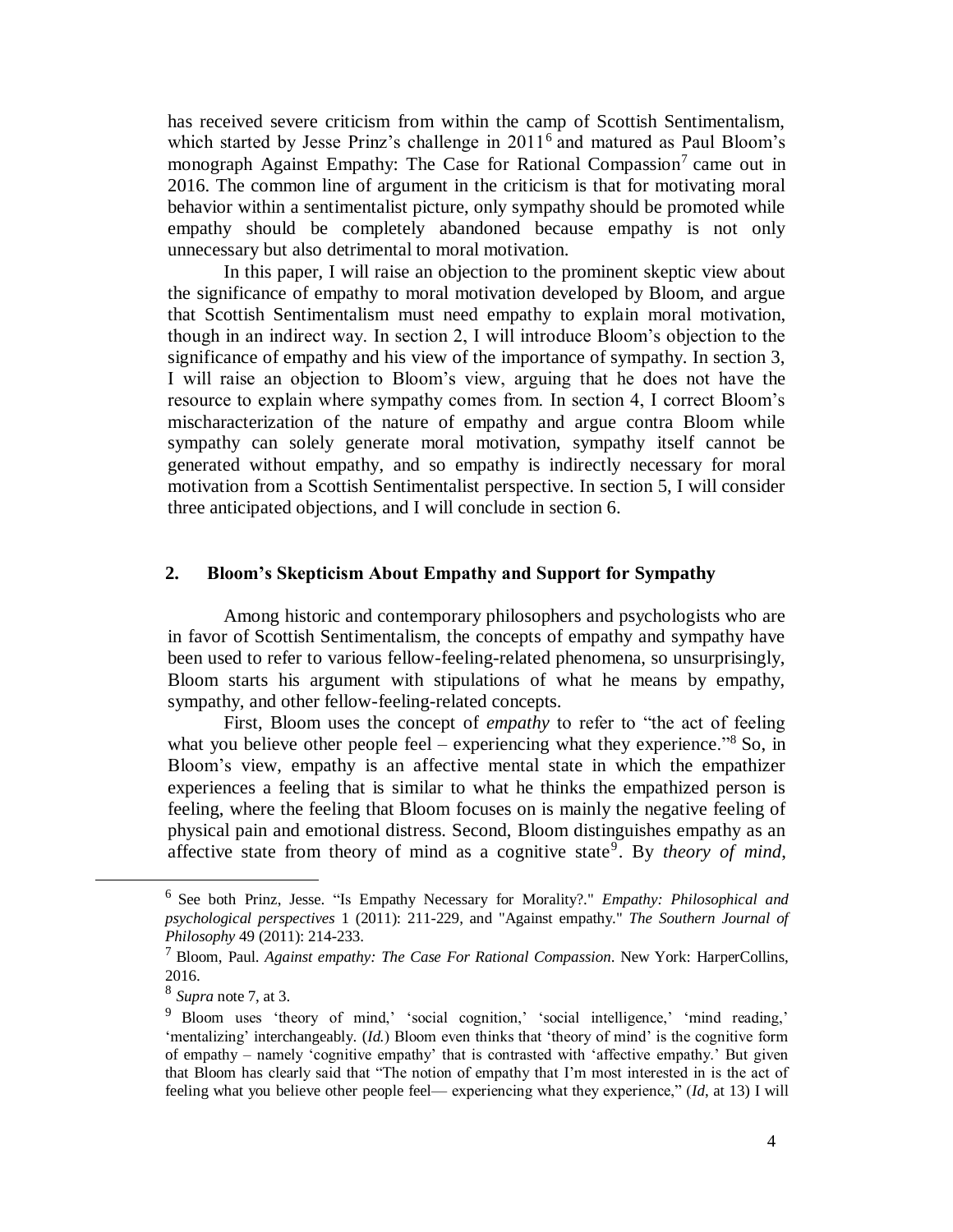Bloom means the act of understanding what's going on in the minds of other people without any contagion of feeling. That said, by theory of mind we read the thoughts, desires, feelings of other people without necessarily feeling the similar mental states in our minds, which thus makes this process of mind-reading cognitive rather than affective. Third, as most Scottish sentimentalists do, Bloom makes a distinction between empathy and *sympathy<sup>10</sup>*. To empathize with other people's feelings is to share or mirror their feelings, no matter whether their feelings are positive or negative. For example, if you are distressed, I would also feel similar distress on my end if I empathize with you. If you are happy, I will also feel happy in a similar way when empathizing with you. By contrast, instead of mirroring other people's feelings, to sympathize with other people is to feel concern for their well-being, generating a feeling of worry about their unhappiness and a feeling of wanting them to be good (physically, mentally, economically, etc.).

With these concepts in hand, we can get into Bloom's argument for his view that Scottish Sentimentalism should abandon empathy and promote sympathy. As I read Bloom, the argument has three main premises.

First, drawing on the influential psychological studies of empathy by C. Daniel Batson, Bloom argues that though empathy can generate altruistic motivation which is sometimes morally unproblematic, empathy in fact often motivates altruistic behavior in a morally objectionable way due to its biased nature. To begin with, it is sometimes questioned that empathy cannot lead to altruistic motivation because empathy with other people's distress can bring us personal distress, which tends to motivate us to distance ourselves from the distressing situation instead of being moved to help. But Batson shows that this is not the case because in his experiments, subjects are motivated to help the sufferer when empathizing with them even if it is way easier to avoid the situation than offering help.<sup>11</sup> However, Bloom argues that altruistic behavior is not equal to moral behavior because altruistic behavior can clash with significant moral considerations like justice and fairness. Further, he argues that empathy-based altruistic behavior is often morally objectionable in such a way because empathy is often biased like a spotlight and thus innumerate: we are more likely to empathize with the sufferers who are physically or relationally closer to us and so ignore those who are in more severe suffering and more urgent need from a larger populational perspective. For example, in one of Batson's experiments, for a ten-year-old girl named Sheri Summers who had a fatal disease and was waiting in line for treatment, subjects are motivated by their empathy (induced by experimenters) to help move her to the front of the line to alleviate her pain as

not use 'cognitive empathy' when reformulating Bloom's argument to avoid conceptual confusion. For a more detailed exporation of 'cognitive empathy,' see Spaulding, Shannon. "Cognitive empathy." In *The Routledge handbook of philosophy of empathy*, pp. 13-21. Routledge, 2017.

<sup>10</sup> Bloom uses 'compassion' and 'concern' most often while only using 'sympathy' and 'pity' forseveral times in his book. For convenience, I will stick to 'sympathy' in this paper.

<sup>&</sup>lt;sup>11</sup> See Batson, C. D., Klein, T. R., Highberger, L. & L, S. L., 1995. Immorality from empathyinduced altruism: When compassion and justice conflict. *Journal of Personality and Social Psychology*, Volume68, pp. 1042-54.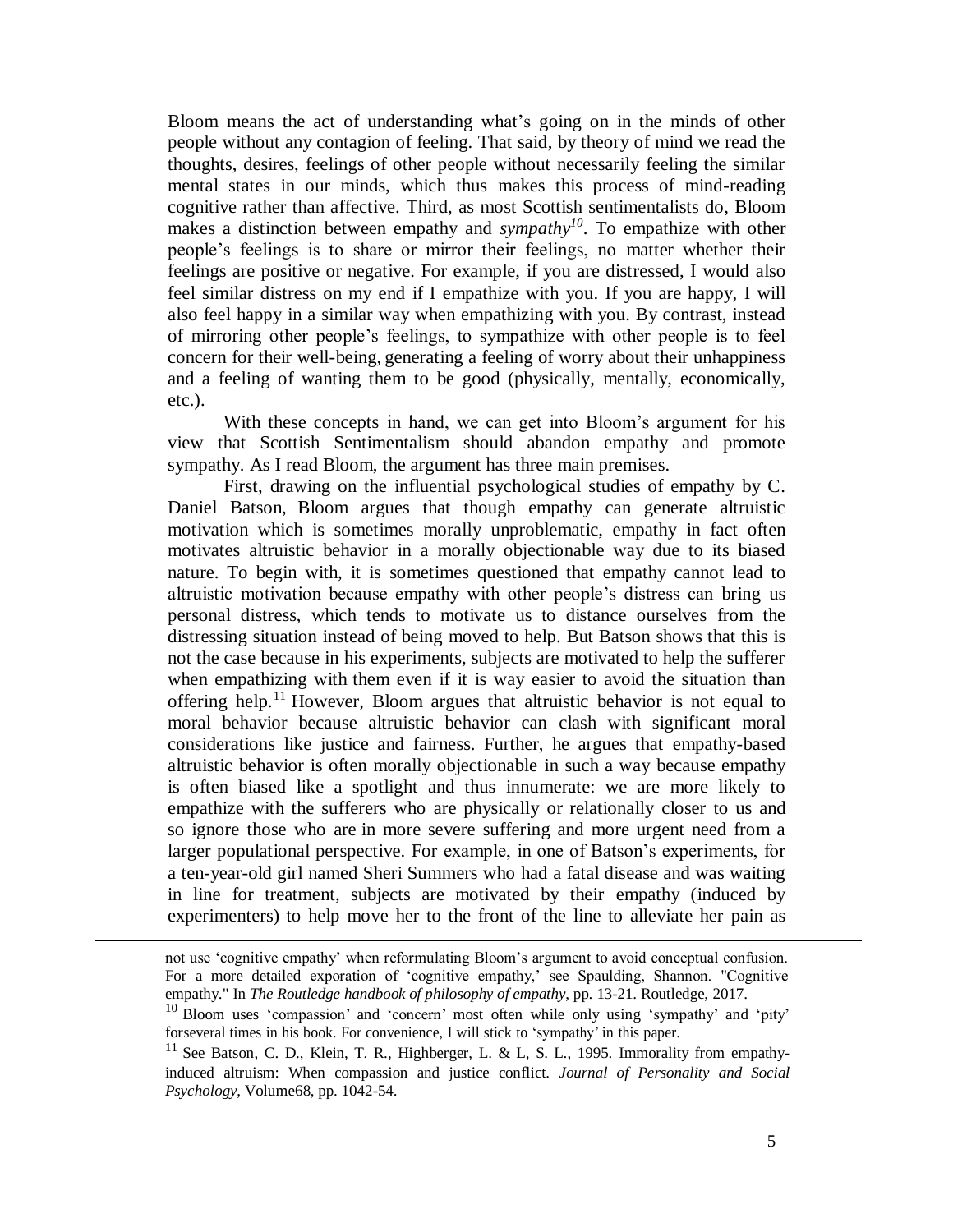soon as possible even if they were told that ahead of Sheri there were other children who were presumably more deserving, which is obvious injustice to other children.<sup>12</sup>

Second, Bloom further argues that Scottish Sentimentalists should not worry about abandoning empathy because sympathy combined with theory of mind is sufficient for moral motivation. To be motivated to help others within a sentimentalist picture, one needs to 1) know what others need or suffer and 2) feel the motive to help satisfy their need or alleviate their suffering. Empathy is able to motivate us to help (though often in a morally objectionable way) because it makes us 1) know what others feel by generating a similar feeling on our end, and 2) feel the motive to help others which comes from the similar feeling we have on our end<sup>13</sup>. But according to Bloom, these two jobs of empathy can be smoothly taken over by theory of mind and sympathy respectively. By theory of mind, we 1) read what others need or suffer from their behavioral, linguistic, facial cues without necessarily having a similar mental state. By sympathy, we 2) feel the motive to help others because sympathy itself is a feeling of concern for other people's well-being and a feeling of wanting other people to be good.

Third, the combination of sympathy and theory of mind can not only take over the function of empathy but also do better than empathy. According to Bloom, on the one hand, although both empathy and sympathy can be affected by spotlight bias, sympathy is more diffuse and tamable than empathy. Sympathy is more diffuse in the sense that we can form concern for a large number of people or an abstract issue such as environmental protection which is hard to be empathized with. Sympathy is more tamable in the sense that it is less immune to voluntary self-control while more compliant to the guidance of reason. On the other hand, similarly, theory of mind can provide us with the knowledge of what's going on in others' minds from a distanced perspective that does not get us emotionally involved too much in the sufferer's distress so that we are less likely to be biased due to the strong empathic emotions.

#### **3. The Problem For Bloom: Where Does Sympathy Come From?**

In the last section, we have seen that Bloom argues that Scottish Sentimentalism should replace empathy with sympathy plus theory of mind because the latter is sufficient for moral motivation and can even motivate moral behaviors in a more controllable, rational and non-biased way. Although I seriously doubt this is the case<sup>14</sup>, I argue that even if empathy turns out to be more untamable, irrational and biased, Bloom's view is still problematic, and thus Scottish Sentimentalism cannot abandon empathy in explaining moral motivation.

A starter to see how Bloom goes astray is to consider a significant but

<sup>12</sup> *Id.*

 $13$  I will explain how this is so later in section 4.

 $14$  For similar objections to Bloom in this direction, see Persson and Savulescu (2018), and Zaki, Jamil. "Moving Beyond Stereotypes of Empathy." *Trends in Cognitive Sciences, 21*(2) (2017): 59– 60.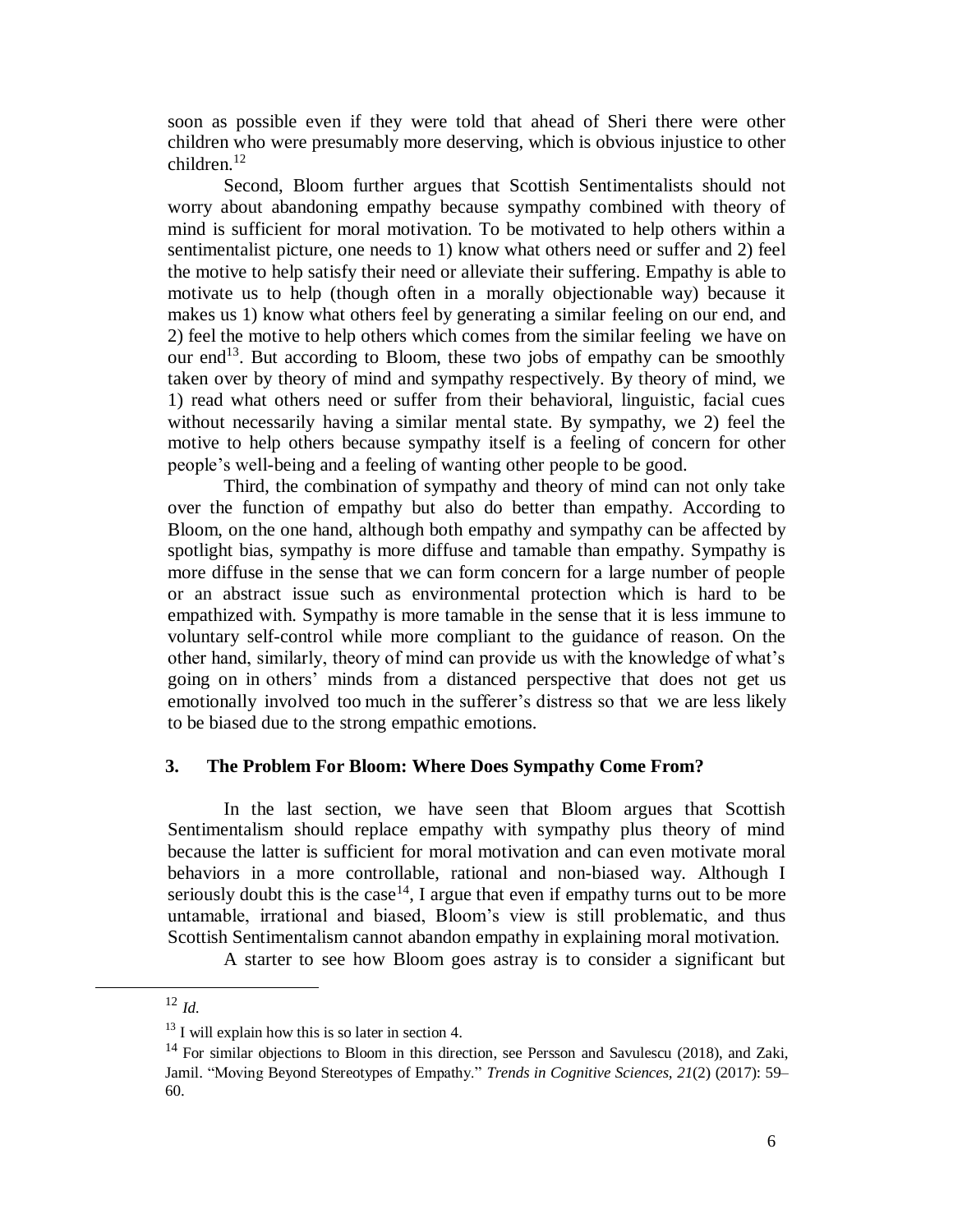unanswered question in Bloom's view: where does sympathy come from?<sup>15</sup> If sympathy is the act of feeling concern for other people, how could we be concerned about someone who has nothing to do with us? Perhaps Bloom could reply that though we tend to sympathize with those who are closer to us, we could extend our concern to strangers through moral reasoning. For instance, maybe we can generalize from our concern for people of importance to us to reach an idea that all persons are worthy of our concern.<sup>16</sup> However, this still does not answer where our previous concern for people close to us comes from, namely what makes us sympathize with people close to us.

It seems that the most available resource for Bloom's sentimentalism to explain the source of sympathy is theory of mind that he uses together with sympathy to explain moral motivation. Again, theory of mind refers to our ability to read what's going on in others' minds without feeling similar mental states in our minds. So, theory of mind appears to be able to promote sympathy by helping us see that others are in pain or distress, which gives us reason to feel concern for the sufferers.

However, theory of mind itself is never sufficient to generate sympathy for other people. Consider the most extreme case: psychopathy, a mental disorder associated with traits such as persistent violent and antisocial behavioral tendencies, impaired emotion systems, boldness, selfishness, etc.<sup>17</sup> It has been established in abnormal psychology that psychopaths have no trouble in their capacity for theory of mind: they do well in reading other minds through bodily cues, which is often a means for them to exploit other people effectively for egoistic purposes.<sup>18</sup> However, psychopaths systematically lack sympathy for other people even if they can recognize their pain and distress, which means theory of mind is notsufficient for sympathy for other people.

Then, what deficiency explains the lack of sympathy and moral concern in psychopaths? Although it seems psychologists have not explored the cause of psychopaths' lack of sympathy in particular, there is a rich literature on what deficiency of psychopaths explain their failure to understand moral right and wrong, which I think can shed light on what causes lack of sympathy in psychopaths, given that their failure to understand moral norms is often characterized (perhaps from a sentimentalist perspective) as knowing what is

<sup>&</sup>lt;sup>15</sup> Persson and Savulescu (2018) also recognize this problem of Bloom's view and propose empathy as the solution to it. However, my view in section 4 differs from their proposal in two important ways. For one, we disagree on what real empathy is. For another, we disagree on how empathy is necessary for empathy.

<sup>16</sup> See Gopnik, Alison. *The Philosophical Baby: What Children's Minds Tell Us About Truth, Love and the Meaning Of Life*. New York: Farrar, Straus and Giroux, 2009, at 209.

<sup>17</sup> Maibom, Heidi. "Psychopathy: Morally incapacitated persons." *Handbook of the Philosophy of Medicine* (2017): 1131-1144.

<sup>&</sup>lt;sup>18</sup> See Felisberti, Fatima Maria, and Robert King. "Mind-Reading in altruists and psychopaths." In *Neuroscience and Social Science*, pp. 121-140. Springer, Cham, 2017. Richell, Rebecca A., Derek GV Mitchell, C. Newman, A. Leonard, Simon Baron-Cohen, and R. James R. Blair. "Theory of mind and psychopathy: can psychopathic individuals read the 'language of the eyes'?." *Neuropsychologia* 41, no.5 (2003): 523-526.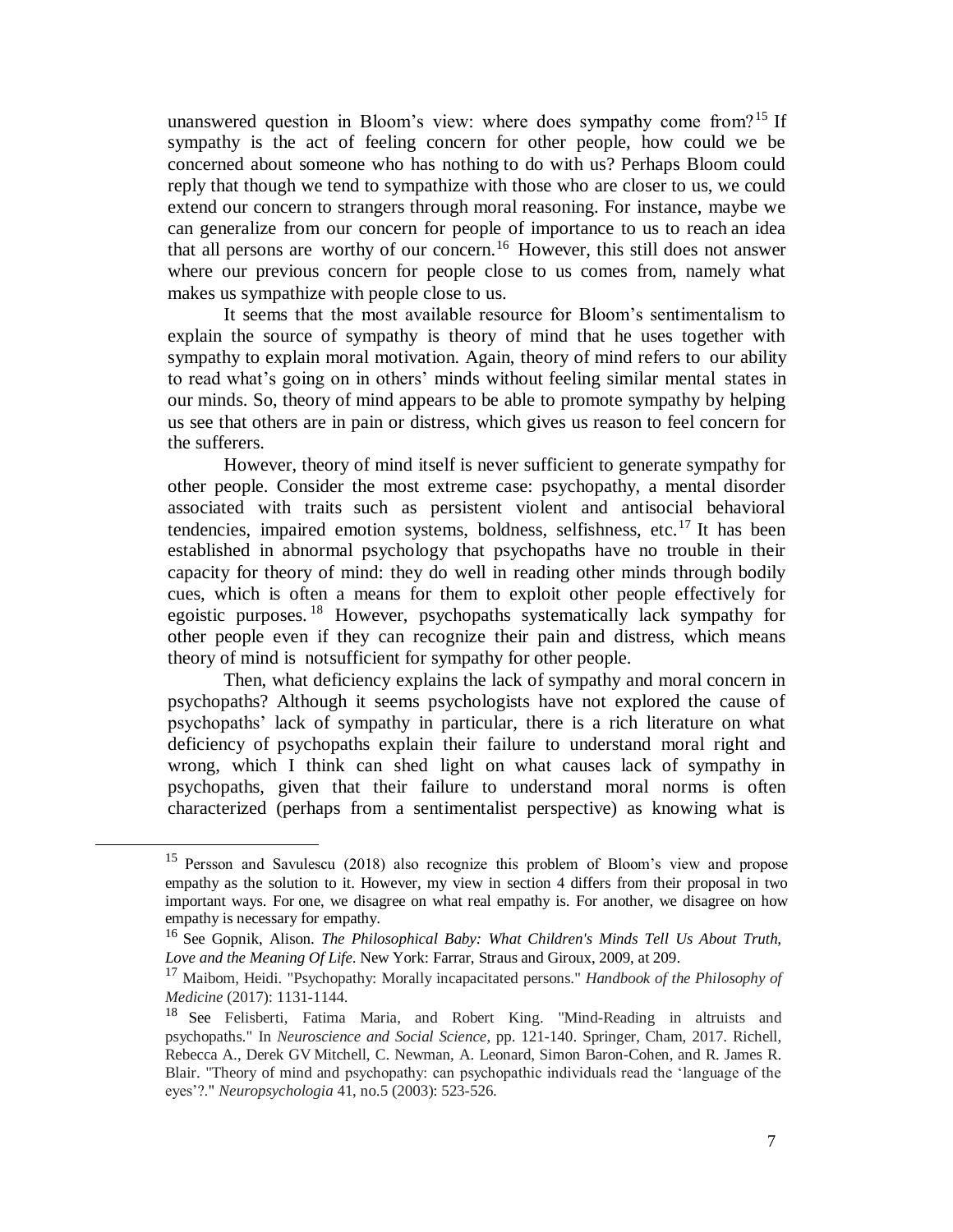morally right and wrong in an undedicated way, namely without being concerned about living up the that moral knowledge. As Heidi L. Maibom<sup>19</sup> recently surveyed, although there has not been a unanimous agreement among psychologists on what is responsible for psychopaths failing to understand moral right and wrong, a popular view claims that the deficient emotions are the real answer, of which the best candidate is often thought to be the *deficient empathy* of psychopaths.

Enlightened by these psychopath studies, I think that empathy is a good candidate for answering Bloom's unanswered question about where sympathy comes from. But although these psychopath studies *suggest* a close relationship between empathy and sympathy, the discoveries are not decisive.<sup>20</sup> Hence, I must provide a philosophical argument for the significance of empathy to sympathy that does not rely on the current controversial psychological studies.

#### **4. Why Is Empathy Necessary for Sympathy**

To see how empathy is necessary for sympathy, we need to first correct Bloom's mischaracterization of empathy. Recall that by 'empathy' Bloom means feeling what one believes other people feel, namely an affective state in which the empathizer experiences a feeling that is similar to what he thinks another one is feeling.This characterization lowers the bar of empathy too much. Consider the following case.

John and Amanda are roommates. One day, John excitedly told Amanda that his boss assigns an important design task to him so that he got the precious chance to impress his boss and get a promotion. However, whenever Amanda comes back home, she sees John relaxing instead of working. She asks John when he expects he can finish the design, and John always says to finish it on the next day. One night in the next week, John comes to Amanda's room to complain in deep frustration that his boss does not like his work and the promotion is finally offered to his colleague. John's emotional distress is so strong that it evokes interpersonal emotional contagion, and thus Amanda feels a similar episode of distress affected by the emotional congation. However, despite the felt similar distress, Amanda does not think John's frustration makes sense because in her eyes, John is responsible for his failure given that he did not make enough effort to work on the design.

For this case, no matter whether John has made enough efforts to finish the task, would we like to say that Amanda is empathizing with John's frustration when having a similar feeling of frustration? I think we would not. The basic attitude of Amanda is to deny John's distress as an appropriate response to his situation. In other words, Amanda is averse to John's distress instead of appreciating it. As a result, we can expect that Amanda would not show any

l

<sup>19</sup> *Supra* note 17, at 1118.

<sup>20</sup> *Id*, at 1119.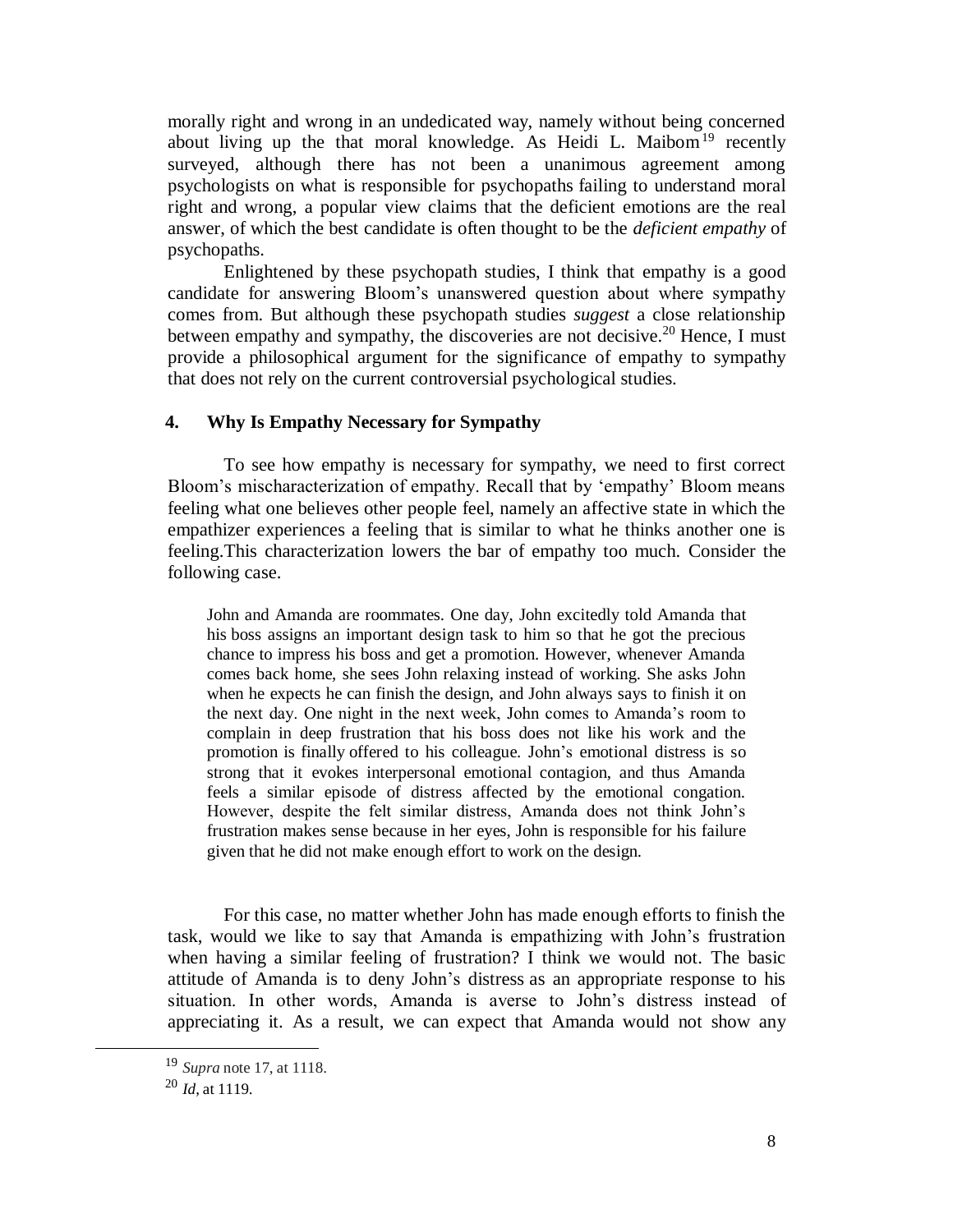concern for John's loss of promotion or give any comforting words, but rather would be more likely to keep silent or even (perhaps mildly) blame John for insufficient efforts. Thus, in the first place, real empathy requires the empathizer to appreciate other people's feeling as appropriate (or fitting, proper) given their situation, which dates back to one of the founders of Scottish Sentiemtnalism Adam Smith<sup>21</sup>, and has recently become one of the latest consensuses on the conditions of empathy. $^{22}$ 

Further clarification about how we feel what other people feel in empathy is also needed. As we just saw in the John case, emotional contagion – the phenomenon where one's emotion is so strong that it directly passes to or bleeds onto another person – is unreliable for empathy because it is often independent of our evaluation of the appropriateness of other people's feeling. Then, what makes us feel what other people feel in empathy? The answer is a unique kind of perspective-taking, the act of imagining ourselves being other people and figuring out what we as them would feel in the given situation. For example, Amanda might imagine what she would feel if she becomes John in his situation. By imagining that she as John gets an important task from her employer, sets herself a goal of finishing the task beautifully and so getting a promotion, but later wastes time on weekdays and finally fails to impress her employer, Amanda can feel shameful because she thinks that she was too lazy to live up to her own standard. This is how imaginative perspective-taking can generate an empathic feeling. Notice that in this new scenario, we are entitled to say that Amanda feels empathy for John, but Amanda feels empathy for John not because she has a similar episode of distress with John affected by emotional congation, but because she feels shame for John, which is a feeling that she believes to be appropriate for John to feel in his situation despite John did not feel it.<sup>23</sup>

With these clarifications, we can see that real empathy is more complicated than some Scottish sentimentalists like Bloom characterize, which is probably the main reason why empathy is undervalued in generating moral motivation. As we see, empathy has an affective component of feeling an appropriate emotion. It has cognitive components of recognizing the empathized person's situation and imagining being the empathized person. It also has an evaluative component of figuring out what is appropriate for the empathized person to feel in her situation. So, we now get a mature view of what real empathy is:

*Real empathy is to feel what one believes to be appropriate for other people to feel in their situation through imagining being them and figuring out what one would feel in their situation.*

<sup>21</sup> Smith, Adam. *The theory of moral sentiments*. Penguin, 2010.

<sup>22</sup> See Maibom, Heidi Lene, ed. *The Routledge handbook of philosophy of empathy*. New York: Routledge, 2017, at 2.

<sup>&</sup>lt;sup>23</sup> Hence, real empathy does not need a perfect affective match between the empathizer and the empathized. See Schwan, David. "Does Affective Empathy Require Perspective-Taking or Affective Matching?." *American Philosophical Quarterly* 56, no. 3 (2019): 277-288.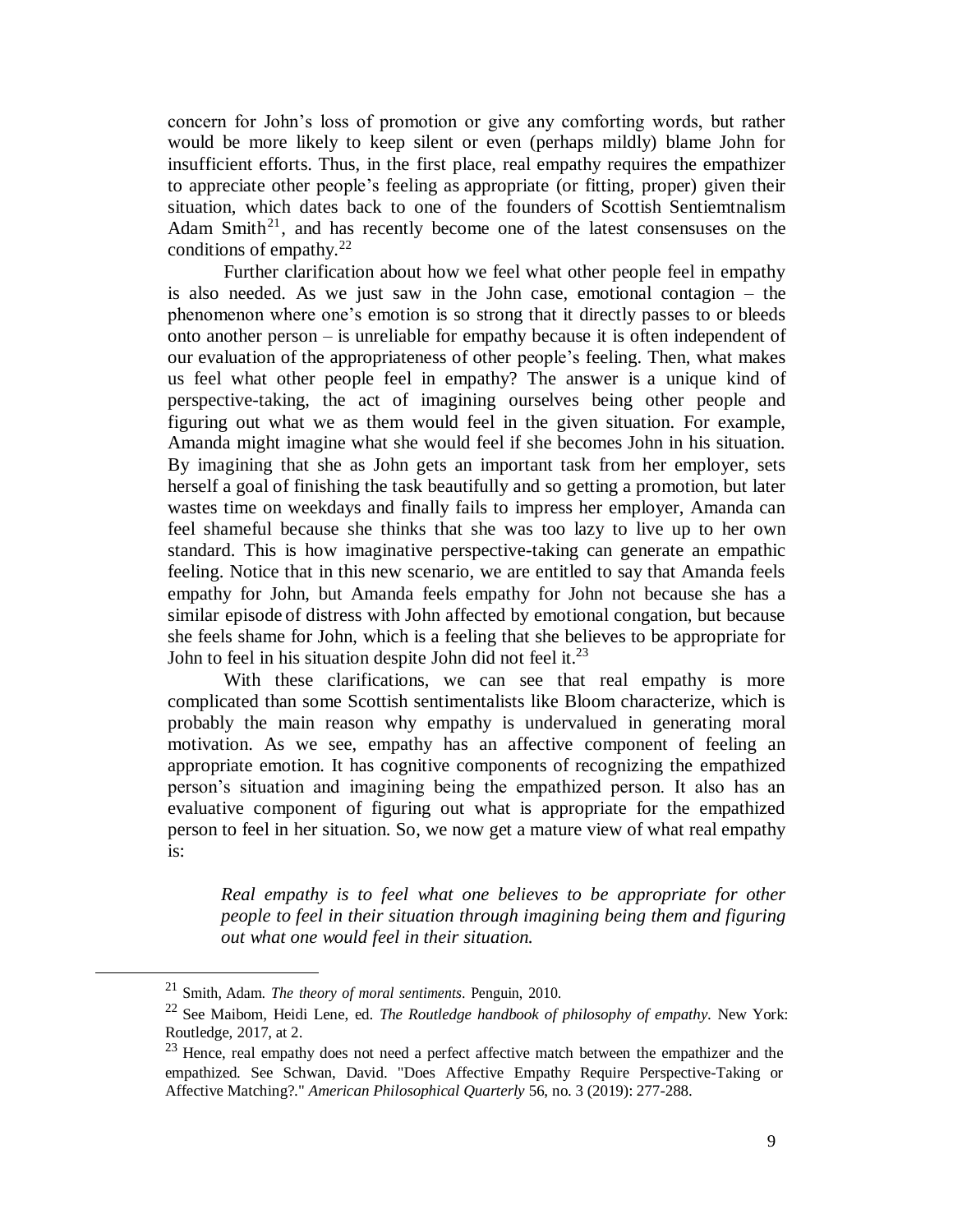With the correct view of empathy in hand, now we can get into the core question: for Scottish Sentimentalis like Bloom, how is empathy helpful in filling the gap between theory of mind and sympathy? I argue that compared to theory of mind, the contribution of empathy to the formation of sympathy is three-fold.

First, while theory of mind only gives us descriptive knowledge of what's going on in other minds, empathy involves an appreciation of the empathized person's feeling (if it is appropriate) in light of the given situation, which clears people's potential aversive or indifferent attitude to the empathized person's feeling due to an incomplete understanding of her situation. We can see how this is so by tweaking the Amanda-John case one more time. Other things being equal, suppose that it happens that Amanda comes back home whenever John is having a fast break between hard work. So, John in fact made a lot of efforts to finish the design task but Amanda mistakenly believes that he did not. Also, the fact is that John's boss does not like his work because of some bad discrimination, of which both John and Amanda are ignorant. Then, after John knows that he messed up and comes back to complain about his boss with Amanda, she recognizes that John is in distressful frustration by inferring from his behavioral, linguistic, facial cues. But due to her misunderstanding of the situation, Amanda fails to empathize with John in the sense that she does not appreciate his frustration. So, her averse attitude to John's frustration remains all the time, which motivates her to tend to blame John and so blocks her from sympathizing with him.

Nonetheless, the appreciation of the empathized person's feeling is just a necessary condition that does suffice for sympathy. So, we should go on to find more features of empathy to explain the formation of sympathy for other people.

Second, while theory of mind provides us with the knowledge of what's going on in other minds in a distanced way, empathy relates other people's feeling to ourselves through the unique kind of perspective-taking so that it motivates us to be concerned about other people's feeling just like our own.  $24$  As we can see in the cold-blooded people (not necessarily psychopaths), there is a boundary between others and self lying in the gap between theory of mind and sympathy for other people. The cold-blooded people have no difficulty in reading other minds and recognizing others' pain and distress, but this often means nothing to them because it is other people's suffering instead of their own. By contrast, empathy can help break the boundary between self and others at least to some extent. In empathizing with other people in suffering, we imagine being them and thus getting into their situation, which in some sense generated an experiencer in which we and the empathized person are unified. Then, we as the unified experiencer realize how bad that situation is, and what kind of reaction we would

 $24$  It might be objected that theory of mind can also involve perspective-taking, which is often called 'simulation' in philosophy of mind. So my argument might be said to be unfair to supporters of theory of mind like Bloom. However, I will argue later in section 4 that empathy does more than just perspective-taking because empathy can provide us with the phemonemal knowledge of how bad other people's suffering feels that can strengthen the reason for sympathizing them, which cannot be guaranteed by perspective-taking.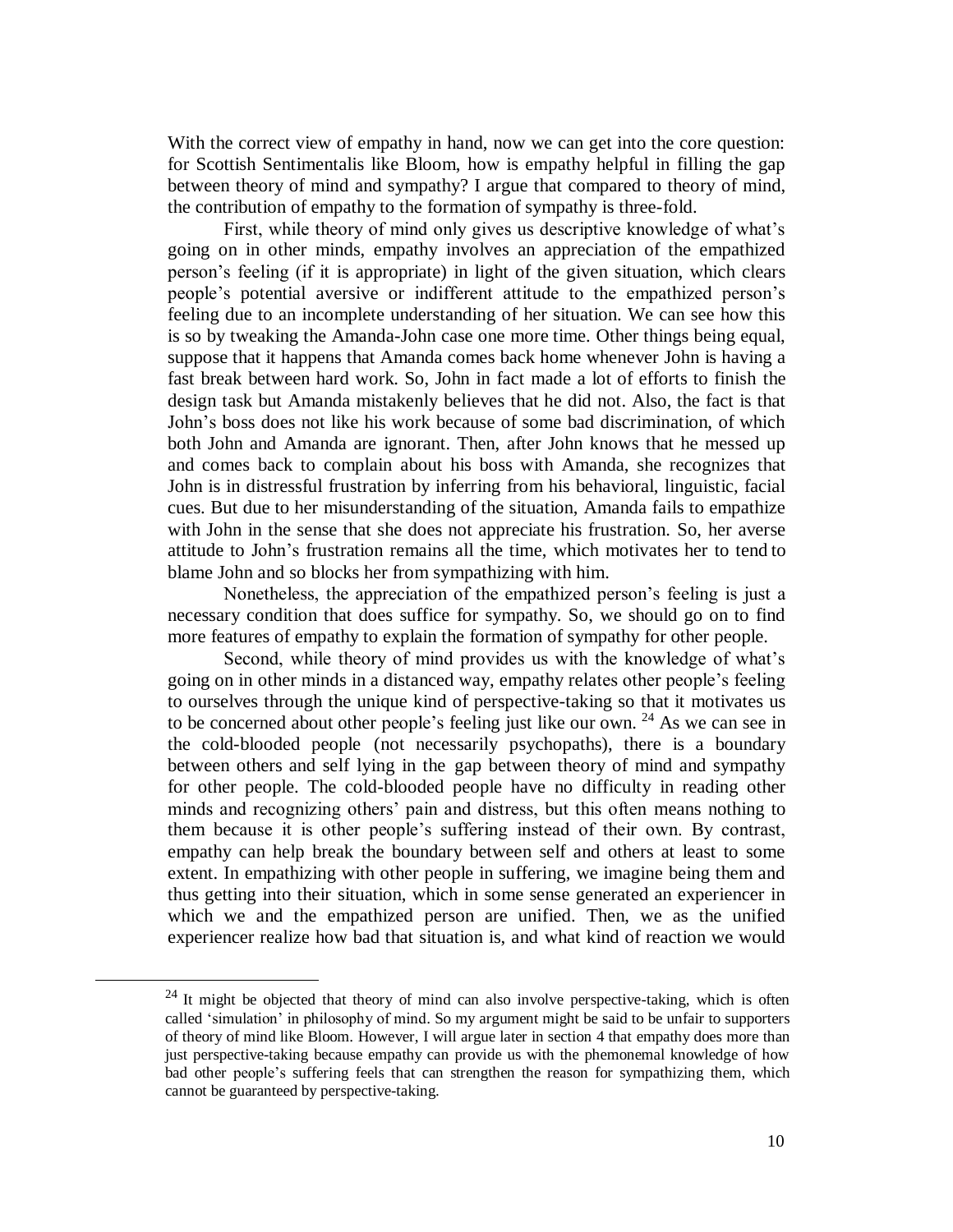appropriately have in that situation  $-$  say, pain and distress. Since in imagination we become the unified experiencer, the pain and distress falling on the empathized person also falls on us through our imagination, and hence evokes our sympathy for ourselves, namely feeling concern for our unhappiness. Finally, since our sympathy is formed when we are as the unified experiencer, that sympathy is not only directed at my well-being but also the well-being of the empathized person as another part of the unified experiencer. Therefore, through this emotionally charged perspective-taking, empathy helps us to extend the sympathy for our own well-being to other people's well-being.

Third, empathy also generates a vivid affective feeling – often pain and distress, echoing the empathized person's suffering – that helps us learn how bad the empathized person feels and thus strengthens the reason to show concern for her. In fact, this has been partly mentioned in the last paragraph when I talk about how emotionally charged empathic perspective-taking can direct our sympathy for ourselves to other people, but the significance of the affective feature of empathy is worth discussing independently because it is an important feature that not only theory of mind (as we saw in the last paragraph) but also general perspectivetaking might not have.

In general perspective-taking, we imagine being other people and figuring out what they are feeling, but this process could be done in a non-affective way in which we end up knowing what others feel in an abstract manner. For example, we can imagine right now being some victims, figuring out what we would feel, namely great pain and distress and thus attribute them to the victims. But we could take such a perspective without necessarily having a similar kind of pain and distress in our mind. As a result, we have no idea of *how bad that pain and distress feel*, and so feel less motivated to show sympathetic concern for their suffering. By contrast, empathy requires one to stand in a closer position to the empathized person – acquired often by being exposed to details as rich as possible about the situation of the empathized person, delivered by witnessing, narratives, videos – to an extent that the position is close enough for the empathizer to actually feel the affective state that she inferred from imaginative perspectivetaking. And compared to theory of mind and general perspective-taking, the significance of this affective feeling of empathy is that it offers us a piece of *phenomenal knowledge about how bad other people's suffering feels* and thus strengthens the reason to show (more) sympathetic concern for them, provided we have already felt the reason to show sympathy to them by unifying ourselves and the empathized targets in the empathic perspective-taking. Thus, the affective feature of empathy serves as a significant supplement to the empathic perspectivetaking, strengthening our willingness to show (more) sympathy for the empathized person.<sup>25</sup>

 $25$  For a more detailed defense of how the affective feature of empathy contributes to moral motivation in this way, see Jefferson, William. "The Moral Significance of Empathy." PhD diss., University of Oxford, 2019. For other defenses of the significance of affective feature of empathy, see Simmons (2014) and Marshall, Colin. *Compassionate Moral Realism*. Oxford University Press, 2018.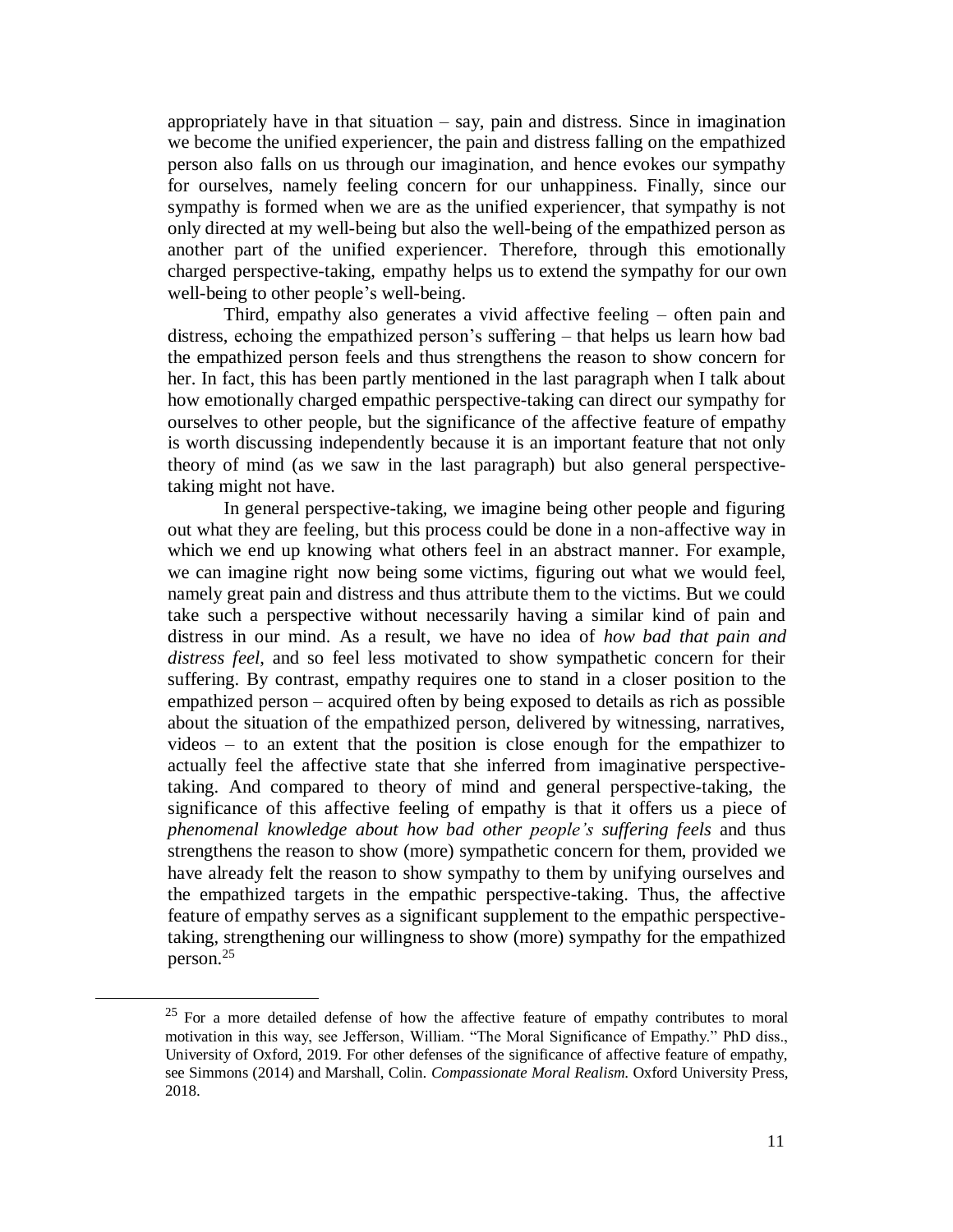If my argument for the three-fold necessary contribution of empathy to sympathy is correct, Bloom's view will be in danger. To clarify, I agree with Bloom that sympathy together with theory of mind can be sufficient for specific moral motivations from a Scottish Sentimentalist perspective. After all, there are so many everyday cases where we can be motivated to do the morally good thing without empathizing with the target; for example, when a mother sees her child drowning in the water, she would be immediately motivated to save her child simply out of her sympathy and concern for her child together with her awareness that her child is in danger gained by theory of mind. However, this does not mean that Scottish Sentimentalism should abandon empathy, for I have argued that *empathy is indirectly necessary for moral motivation in that empathy is necessary for the formation of sympathy, and sympathy (together with theory of mind) is further necessary and sufficient for moral motivation in a Scottish Sentimentalist view*. Therefore, if my view is correct, Bloom would be wrong in claiming that we are morally better off without empathy, for we would not be concerned about anything and anyone without empathy, even if empathy might sometimes lead to morally objectionable acts that cannot be controlled and guided by reason (which I doubt).

#### **5. Three Anticipated Objections**

The first anticipated objection to my argument asks: if I agree with Bloom that sympathy (together with theory of mind) can be sufficient to generate specific moral motivations without empathy, doesn't that mean empathy is not necessary for sympathy in specific cases? If so, in what sense are the three-fold contributions of empathy necessary for sympathy?

Let me begin by adding a minor distinction regarding sympathy. Recall that I use 'sympathy' in the same way with Bloom, which means the act of feeling concern for other people's well-being. Now let us distinguish *sympathy* from *sympathetic concern*: the former is a specific short-term episode of feeling concern for something (e.g., a social issue) or someone, while the latter is a long-term mental state of being concerned about something or someone. With this distinction in hand, we can see that my argument for the three-fold contribution of empathy to sympathy only means to show that empathy is necessary for the *initial formation of a sympathetic concern* instead of every specific short-term episode of sympathy in which we feel the pre-existing sympathetic concern for other people. That said, I am arguing that we cannot form any long-term sympathetic concern without empathy providing us the appreciation of others' feelings, the empathic perspective-taking as a breaker of the boundary between self and others, and the phenomenal knowledge about how bad others' suffering feels, though I admit that once a long-term sympathetic concern has formed based on empathy, it can generate specific episodes of sympathy later together with theory of mind without the help of empathy. For example, Oscar has never been concerned about the social issue of sexual harassment against women until he happens to watch a documentary illustrating the narrative details of women's experience of being sexually harassed. With the help of those narrative details, Oscar forms strong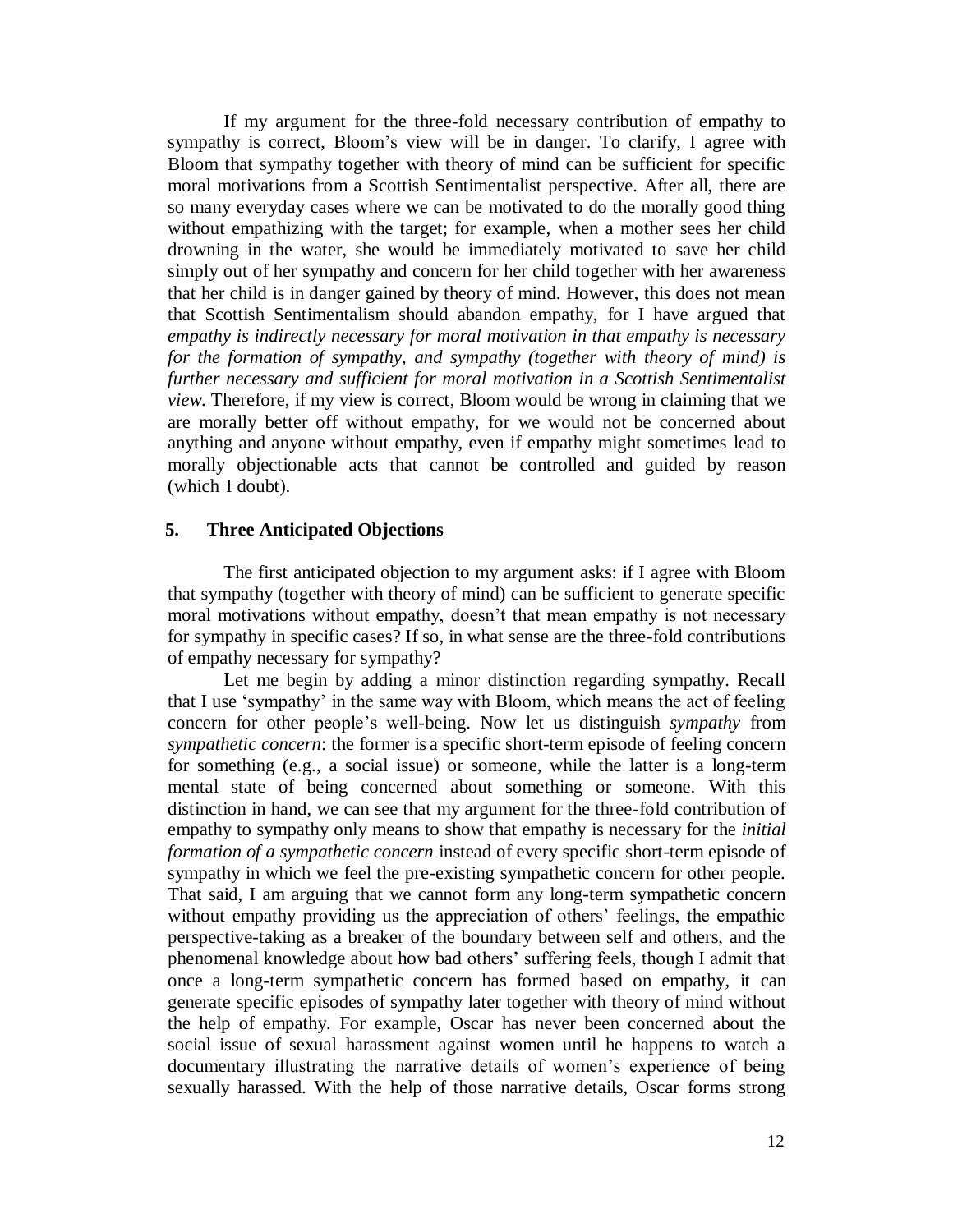empathy with the women victims, which generates a firm, stable long-term sympathetic concern for the sexual harassment issue. Later he becomes a lawyer engaged with supporting sexual harassment victims. In his job, he showssympathy to every victim he assists, but he does not feel much empathy anymore to avoid being too distressed to work efficiently. So, although empathy can be unnecessary for every specific episode of sympathy and moral motivation, it is necessary for the formation of the long-term sympathetic concern.

The second anticipated objection questions that it seems we are willing to empathize with those in suffering because we have already had a concern for their well-being, instead of the other way around.<sup>26</sup> For people who have already had concern for a kind of issue or a person, empathy can help them discover more problems and suffering that they want to deal with; but for people lacking the concern for a particular issue or person in the first place, the recognition of the problem or suffering seems to only bother them instead of triggering their sympathy.

I have two replies to this objection. First, the idea that sympathetic concern which already existed can promote empathy is compatible with my view. Back to the Oscar example. We see that the developed sympathetic concern for sexual harassment issue makes Oscar become a lawyer engaged with assisting sexual harassment victims, and thus makes him more likely to be exposed to victims and empathizing with them, though Oscar chooses to suppress his empathic distress later for the sake of offering more professional assistance.

But second, the benefit of sympathetic concern to empathy does not mean that the initial formation of sympathetic concern can develop without empathy. In fact, an implicit assumption behind the given objection to my view is that empathy can only be intentional and effortful, which is thus taken to require a preexisting sympathetic concern or general kindness. However, this assumption is problematic. On the one hand, empathy could be (and maybe is often) triggered passively, automatically, unconsciously. In Batson's influential experimental studies of the association between empathy and moral motivation, the experiment is cleverly designed in a way that makes the suffering salient enough so that it is hard to ignore. As a result, although it is the first time for the subjects to meet the sufferer in the experiment, most of them are found to have different degrees of empathic reactions to the sufferer.<sup>27</sup> We can also see passive and unintentional empathy in the Oscar case in which Oscar happens to watch the sexual harassment documentary and thus unintentionally forms empathy with the victims.

On the other hand, in cognitive science, the latest study of the development of fellow feelings shows that empathy does develop prior to sympathy. As

l

<sup>&</sup>lt;sup>26</sup> It seems that Bloom also would like to make this objection, though he uses a way more general concept 'kindness' instead of 'sympathy' or 'concern' in particular in the book. "It's not that empathy itself automatically leads to kindness. Rather, empathy has to connect to kindness that already exists. Empathy makes good people better, then, because kind people don't like suffering, and empathy makesthis suffering salient." *Supra* note 7, at 66.

<sup>27</sup> *Supra* note 11.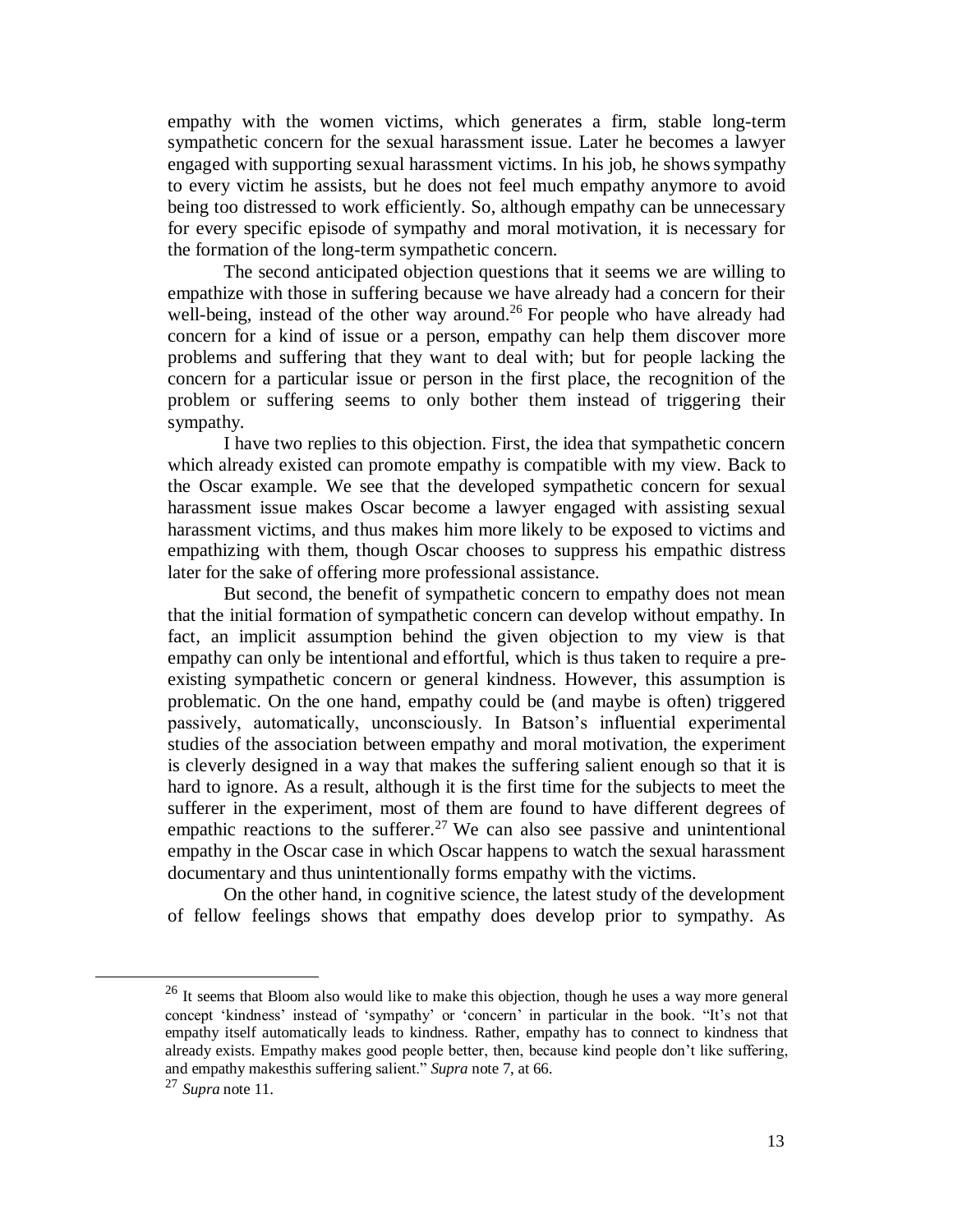Spaulding et  $al^{28}$  survey, the development of fellow feelings starts with the emergence of emotional congation at birth, followed by personal distress affected by recognizing other people's suffering very early. Then, the real empathy capacity – namely affective perspective-taking abilities – develops sometime in the two-year-olds (though it is only directed at other people's simple emotions in simple contexts). For instance, as shown in the experiments done by Denham  $(1986)^{29}$  and Vaish et al<sup>30</sup>, the two-year-olds start to emotionally attribute correct emotional reactions through perspective-taking because the targets do not display apparent emotional cues to the babies in the experiments. Unsurprisingly, the capacity for theory of mind and sympathy develops later than empathy. In particular, it is argued that the capacity for sympathy is relatively late-developing because it requires more mental mechanisms, including perspective-taking, theory of mind, the awareness of self in contrast to others, and emotional self-regulation.

The last anticipated objection is also somehow inspired by Bloom. It seems that Bloom wants to agree that past empathy is needed for generating sympathy from theory of mind, though this seems to be inconsistent with his claim that "on balance, we are better off without it (empathy)."<sup>31</sup> He writes:

"There is a world of difference, after all, between understanding the misery of the person who is talking to you because you have felt misery in the past, even though now you are calm, and understanding the misery of the person who is talking to you because you are mirroring them and feeling their misery right now. The first, which doesn't involve empathy in any sense, just understanding, has all the advantages of the second and none of its costs."<sup>32</sup>

In light of this, perhaps what Bloom proposes is not to eliminate empathy from the start, but rather the idea that we should no longer use empathy to motivate moral behaviors after it has generated the long-term sympathetic concern which is sufficient for morality with the help of theory of mind. However, this modification of Bloom's proposal is still problematic. As I have argued in section 4, one of the contributions of empathy is to provide us with an appreciation of other people's suffering after we recognize their situation, which is important for us to form concern for new social issues. Recall the Oscar example. He lives in an era that witnessed the revolution of the social concern of sexual harassment, which was a new issue to him when he first learned about it. If Scottish Sentimentalists follow

l

<sup>&</sup>lt;sup>28 28</sup>Spaulding, Shannon, Rita Svetlova, and Hannah Read. "The Nature of Empathy." in *Philosophy ofNeuroscience*, edited by Felipe De Brigard and Walter Sinnott-Armstrong, MIT Press, forthcoming.

<sup>&</sup>lt;sup>29</sup> Denham, Susanne A. 1986. "Social cognition, prosocial behavior, and emotion in preschoolers: Contextual validation." *Child development*:194-201.

<sup>&</sup>lt;sup>30</sup> Vaish, Amrisha, Malinda Carpenter, and Michael Tomasello. 2009. "Sympathy through affective perspective taking and its relation to prosocial behavior in toddlers." *Developmental psychology* 45(2):534

 $31$  Supra note 7, at 33.

<sup>32</sup> *Supra* note 7, at 130.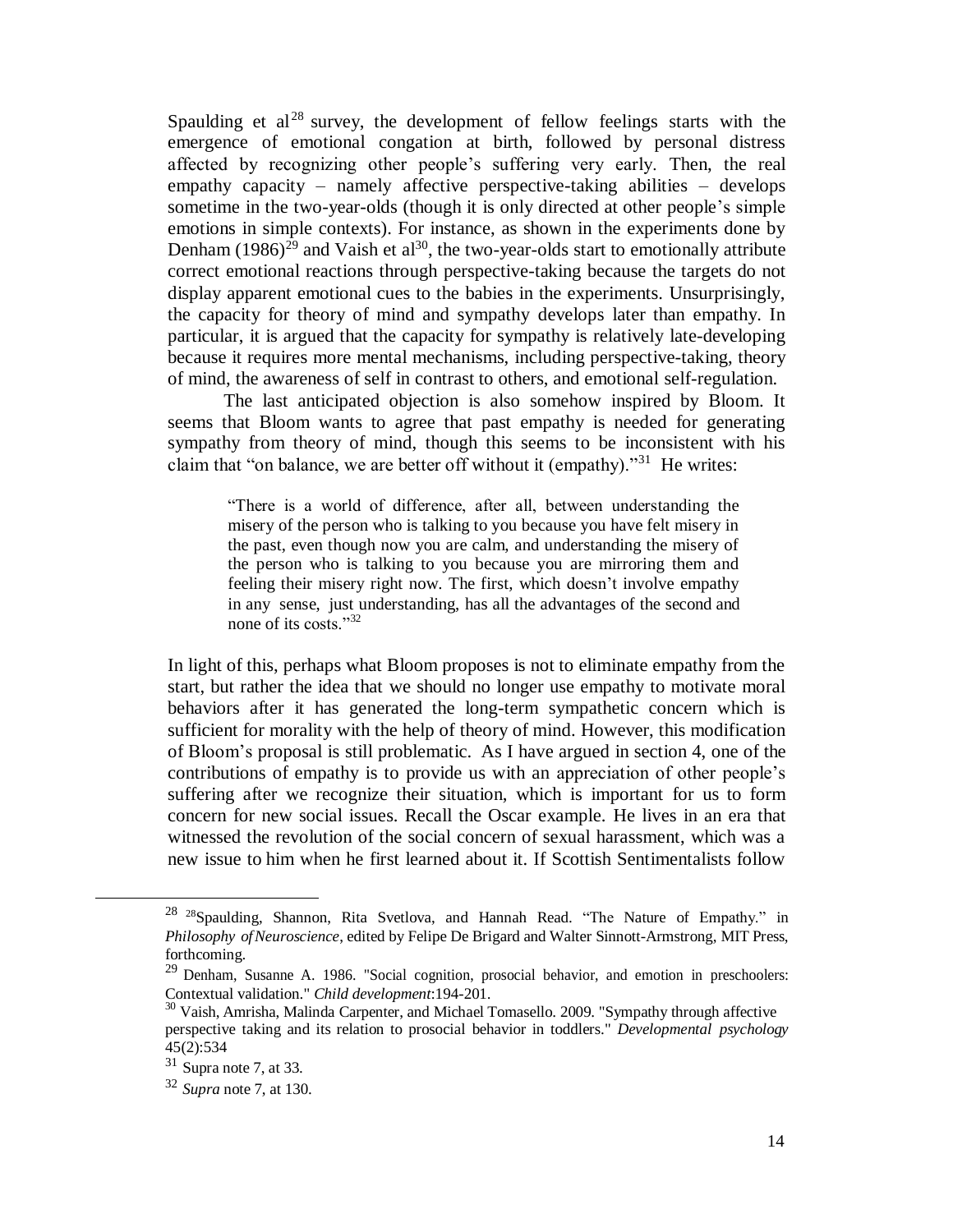Bloom's proposal, they cannot ask Oscar to use empathy anymore when watching the documentary provided that Oscar has formed almost all the basic sympathetic concern. If so, although Oscar might recognize the victims' suffering by theory of mind, he cannot appreciate their distress as appropriate given the detailed reports of their situation. So, as I have argued in section 4, Oscar would not form sympathetic concern that changes his life without using empathy. Similarly, since new social issues would come up with the development of human society, especially technologies, we still need to continue to use empathy for forming sympathetic concern for new social issues.

#### **6. Conclusion**

The main project of this book has been focused on whether Scottish Sentimentalists about moral motivation should abandon the fellow feeling of empathy in explaining moral motivation. I began the exploration by considering Bloom's skepticism about the significance of empathy to moral motivation. Bloom argues that sympathy is sufficient for moral motivation with the help of theory of mind, and that empathy often motivates altruistic behaviors in a morally objectionable way that goes against justice and fairness, and therefore concludes that we are better off without empathy from a Scottish Sentimentalist perspective.

Then, I made a diagnosis of Bloom's view, arguing that Bloom does not answer where sympathy comes from, and that theory of mind as the most available resource for him is not sufficient to generate sympathy. Enlightened by psychological studies of the association between lack of empathy and lack of moral concern in psychopaths, I explored whether empathy can explain the formation of sympathy. I first correct Bloom's mischaracterization of empathy by adopting the latest consensus on the nature of empathy: real empathy is to feel what one believes to be appropriate for other people to feel in their situation through imagining being them and figuring out what one would feel in their situation. Then I provided my central argument for the idea that empathy is necessary for sympathy (or rather, sympathetic concern) by making three contributions that theory of mind cannot make: the appreciation of other people's suffering given their situation, the empathic perspective-taking that breaks the boundary between self and others, and the phenomenal knowledge of how bad other people's suffering feels. Hence, since empathy is necessary for sympathy, and sympathy is both necessary and sufficient (together with theory of mind) for moral motivation from a Scottish Sentimentalist perspective, I conclude that empathy is indirectly necessary for moral motivation, and therefore Scottish Sentimentalists about moral motivation cannot abandon empathy.

#### **References**

- Bailey, Olivia. "Empathy And the Value of Humane Understanding." Philosophy and Phenomenological Research (2020).
- Batson, C. D., Klein, T. R., Highberger, L. & L, S. L., 1995. Immorality from empathy-induced altruism: When compassion and justice conflict. Journal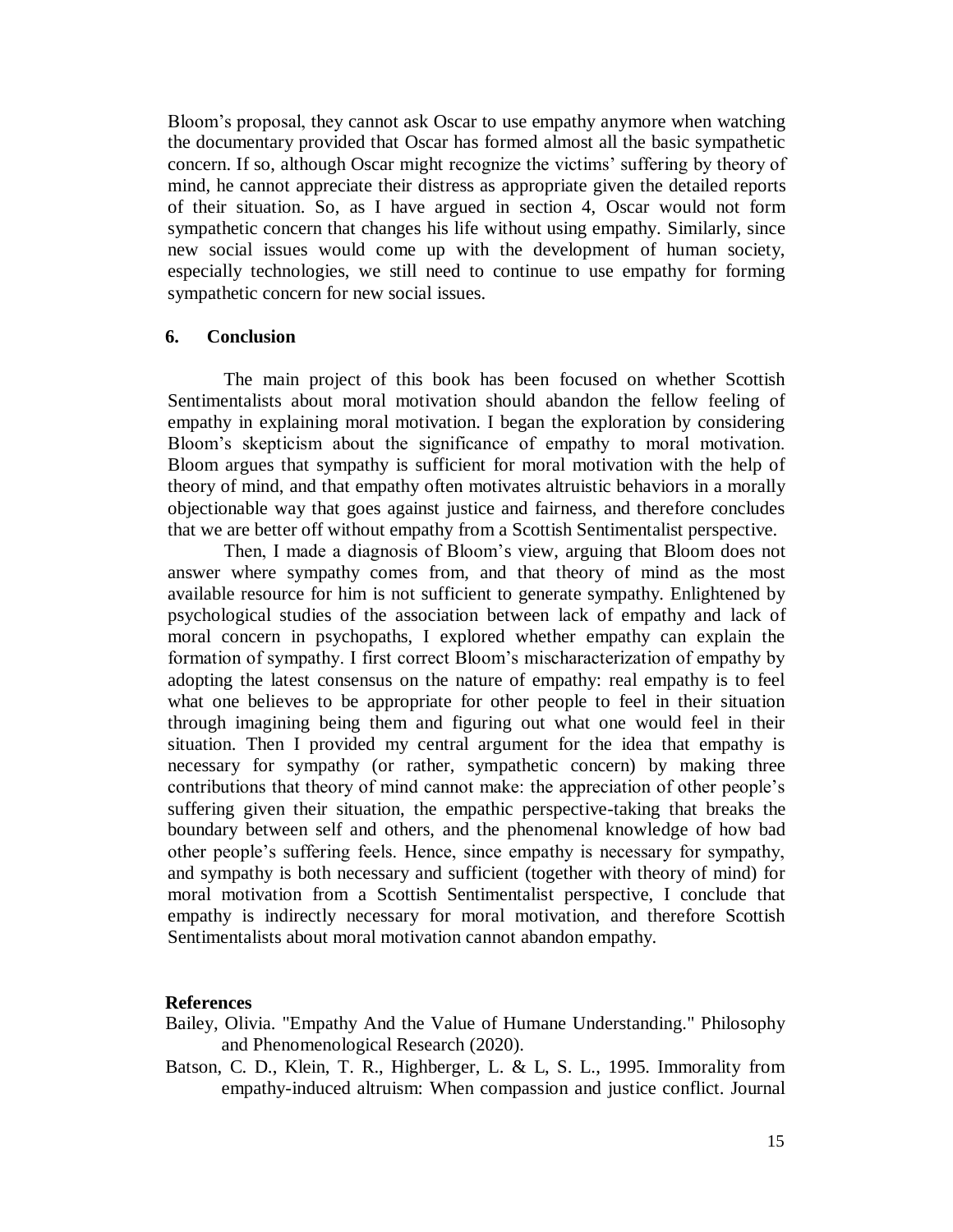of Personality and Social Psychology, Volume 68, pp. 1042-54.

- Bloom, Paul. Against empathy: The Case For Rational Compassion. New York: HarperCollins, 2016.
- Boyd, Cameron. "The Impacts of Sexual Assault On Women" (ACSSA Resource Sheet). Melbourne: Australian Centre for the Study of Sexual Assault, Australian Institute of Family Studies, 2011.
- Decety, Jean, and Jason M. Cowell. "Friends Or Foes: Is Empathy Necessary for Moral Behavior?." Perspectives on Psychological Science 9, no. 5 (2014): 525-537.
- Decety, Jean, and Keith J. Yoder. "Empathy And Motivation for Justice: Cognitive Empathy and Concern, But Not Emotional Empathy, Predict Sensitivity to Injustice for Others." Social Neuroscience 11, no. 1 (2016): 1-14.
- Denham, Susanne A. 1986. "Social cognition, prosocial behavior, and emotion in preschoolers: Contextual validation." Child development:194-201.
- Gopnik, Alison. The Philosophical Baby: What Children's Minds Tell Us About Truth, Love and the Meaning Of Life. New York: Farrar, Straus and Giroux, 2009.
- Hoffman, Martin L. "Empathy, Justice and Social Change." In Empathy and Morality, edited by Heidi L. Maibom, 71-96. Oxford: Oxford University Press, 2014.
- Hoffman, Martin L. Empathy and Moral Development: Implications for Caring and Justice. Cambridge University Press, 2000.
- Jackson, Frank. "What Mary didn't know." The Journal of Philosophy 83, no. 5 (1986): 291-295.
- Jefferson, William. "The Moral Significance of Empathy." PhD diss., University of Oxford, 2019.
- Kogut, Tehila, and Ilana Ritov. "The "identified victim" effect: An identified group, or just a single individual?." Journal of Behavioral Decision Making 18, no. 3 (2005): 157-167.
- Koopman, Eva Maria Emy, and Frank Hakemulder. "Effects of literature on empathy and self-reflection: A theoretical-empirical framework." Journal of Literary Theory 9, no. 1 (2015): 79-111.
- Maibom, Heidi. "Psychopathy: Morally incapacitated persons." Handbook of the Philosophy of Medicine (2017): 1131-1144.
- Maibom, Heidi Lene, ed. The Routledge handbook of philosophy of empathy. New York: Routledge, 2017.
- Marshall, Colin. Compassionate Moral Realism. Oxford University Press, 2018.
- Masto, Meghan. "Empathy and its role in morality." The Southern Journal of Philosophy 53, no. 1 (2015): 74-96.
- Nichols, Shaun. Sentimental rules: On the natural foundations of moral judgment. Oxford University Press, 2004, and D'arms, Justin, and Daniel Jacobson. "Sentiment and value." Ethics 110, no. 4 (2000): 722-748.
- Persson, Ingmar, and Julian Savulescu. "The Moral Importance of Reflective Empathy." Neuroethics 11, no. 2 (2018): 183-193.
- Prinz, Jesse. "Is Empathy Necessary for Morality?." Empathy: Philosophical and